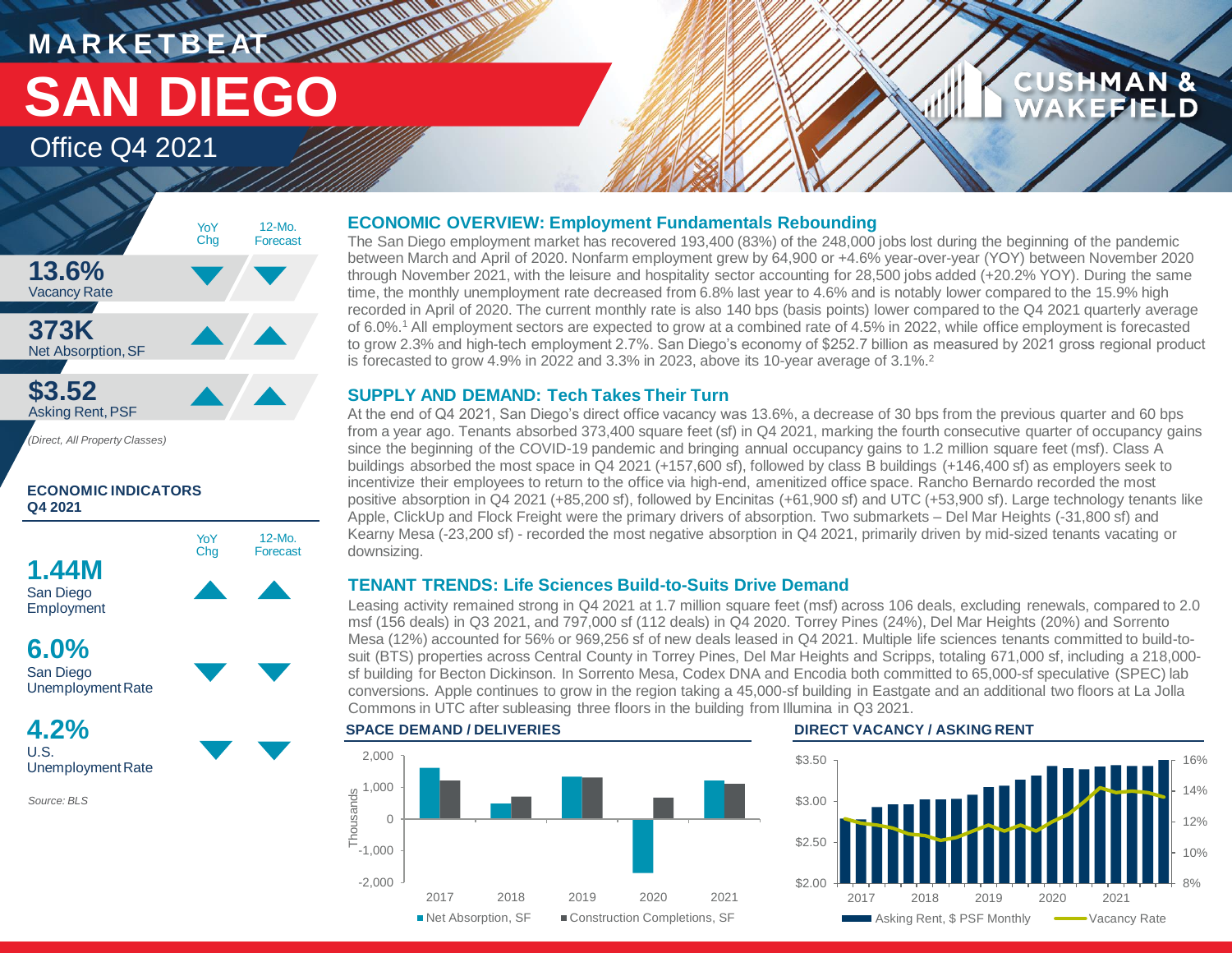# **M A R K E T B E AT** Office Q4 2021 **SAN DIEGO**

Most of the expected future absorption from previously signed leases will come from the life sciences sector, including tenants like Shoreline Biosciences, Biolinq and TriLink Biotechnologies. Though activity from traditional office tenants has largely been limited to renewals, Apple has nearly 350,000 sf of leases that are expected to occupy over the next 12 months across existing and under construction projects, with further plans for a major San Diego campus.

## **PRICING: Class A Rents on the Rise**

The countywide average asking rent across all classes rose 2.6% from the previous quarter to \$3.52 per square foot (psf) on a monthly full-service basis and increased \$0.10 (+2.9% YOY) from a year ago. Over the past 12 months, Class A average rent has increased by 9.0% to \$4.12 psf, while Class B rent has decreased by 9.2% to \$3.05 psf. New SPEC construction and life sciences conversions of older buildings are expected to push rents higher over the next twelve months.

# **FUTURE INVENTORY: Life Sciences Radius Expanding**

Of the 23 properties totaling over 4.1 msf, currently under construction countywide, 41% are pre-leased and 1.9 msf (13 buildings) are expected to be delivered by the end of 2022. The majority or 72% of inventory is SPEC with the remaining 28% BTS. Landlords continue to be aggressive with SPEC development, as plans move forward for American Assets Trust on the third building at La Jolla Commons in UTC. Nearly 45% or 1.8 msf of inventory currently under construction is in the Downtown submarket.

As of Q4 2021, Torrey Pines direct vacancy dipped to 2.8%, requiring tenants and landlords to seek opportunities outside of the traditional life sciences nucleus. Biotech landlords continue to pursue different opportunities across the market. This quarter in Sorrento Mesa, Longfellow Real Estate Partners acquired Lusk Business Park, Bioscience Properties and Harrison Street Capital purchased Sorrento Heights and Healthpeak Properties acquired Wateridge Pavilion. IQHQ acquired the Aventine in UTC and Phase 3 Real Estate purchased Scripps Northridge Technology Plaza in Scripps. These notable transactions coupled with diminishing supply in the core life sciences submarkets are causing life sciences to expand to new frontiers. Current demand will outpace new supply coming online in the next 24 months in the mid-cities, forcing life sciences users to expand their search parameters. Sources: <sup>1</sup>www.bls.gov<sup>2</sup> Moody's Analytics economy.com 12/28/2021.

# **OUTLOOK**

- Expanding COVID-19 vaccine eligibility in California and throughout the country will result in increased activity throughout the year; however, tenants are reassessing their real estate footprint based on work-from-home policies as well as assessing both short and long-term needs working through and after the pandemic. Leasing within the 10,000 to 50,000 sf range will continue to be the main driver of activity, accounting for 50% of total sf in lease obligations set to expire over the next 18 months.
- Active tenant requirements of all sizes remain robust at 5.2 msf over the next 24 months countywide, led by Apple's search for a San Diego campus. While many of these tenants paused their plans due to COVID-19, a majority have reactivated their requirements or begun exploring the market. While not all current tenants in the market will transact in the short term, these levels provide a barometer to leasing activity in subsequent quarters.

### **AVERAGE ASKING RENT \$PSF MONTHLY FULL SERVICE**

**CUSHMAN &** 

EFIELD



#### **UNDER CONSTRUCTION INVENTORY IN SF BY SUBMARKET**



#### **TENANT DEMAND IN SF BY INDUSTRY SECTOR**

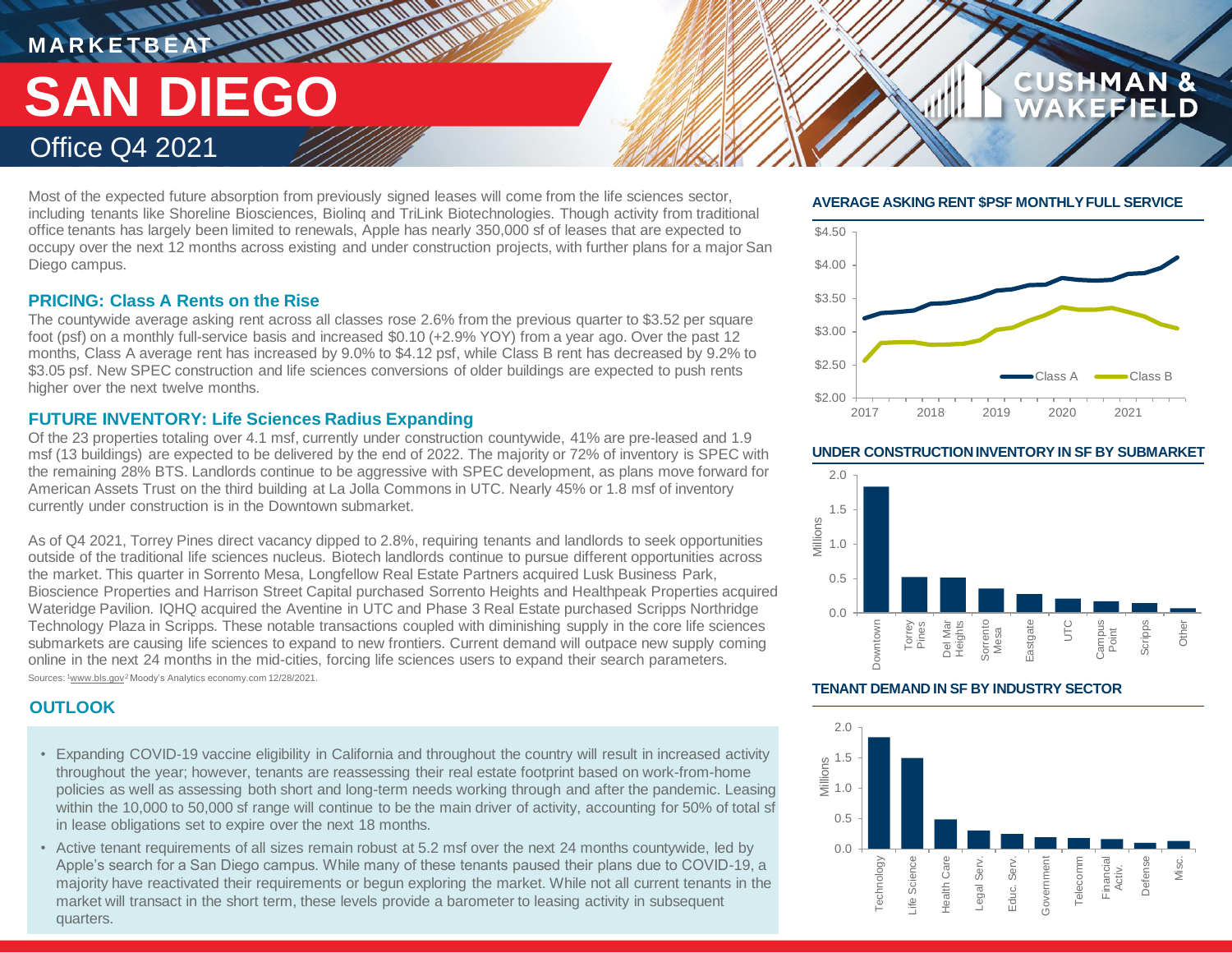# **MARKETBEAT IN IN IN IN IN IN IN** Office Q4 2021 **SAN DIEGO**

### **MARKET STATISTICS**

| <b>SUBMARKET</b>        | <b>INVENTORY</b><br>(SF) | <b>SUBLET</b><br><b>VACANT (SF)</b> | <b>DIRECT</b><br><b>VACANT</b><br>(SF) | <b>DIRECT</b><br><b>VACANCY</b><br><b>RATE</b> | <b>CURRENT QTR</b><br><b>DIRECT NET</b><br><b>ABSORPTION</b><br>(SF) | <b>YTD DIRECT</b><br><b>NET</b><br><b>ABSORPTION</b><br>(SF) | <b>YTD</b><br><b>LEASING</b><br><b>ACTIVITY**</b><br>(SF) | <b>YTD CONSTR</b><br><b>COMPLETIONS</b><br>(SF) | <b>UNDER</b><br><b>CNSTR</b><br>(SF) | <b>DIRECT AVG</b><br><b>ASKING RENT</b><br>(ALL CLASSES)* | <b>DIRECT AVG</b><br><b>ASKING RENT</b><br>$(CLASS A)*$ |
|-------------------------|--------------------------|-------------------------------------|----------------------------------------|------------------------------------------------|----------------------------------------------------------------------|--------------------------------------------------------------|-----------------------------------------------------------|-------------------------------------------------|--------------------------------------|-----------------------------------------------------------|---------------------------------------------------------|
| North County            | 11,625,800               | 68,831                              | 1,579,630                              | 13.6%                                          | 69,635                                                               | 376,766                                                      | 639,939                                                   | 152,215                                         | 70,317                               | \$2.79                                                    | \$3.20                                                  |
| Central County          | 54,177,707               | 535,670                             | 6,478,702                              | 12.0%                                          | 235,420                                                              | 075,103                                                      | 5,291,747                                                 | 705,662                                         | 2,199,483                            | \$3.69                                                    | \$4.39                                                  |
| South County            | 17,987,604               | 85,922                              | 3,324,925                              | 18.5%                                          | 68,372                                                               | $-232,817$                                                   | 147,040                                                   | 259,190                                         | 1,839,000                            | \$3.51                                                    | \$4.02                                                  |
| Class A                 | 38,012,208               | 327.812                             | 5,686,994                              | 15.0%                                          | 157,609                                                              | 698,076                                                      | 3,476,026                                                 | 977.495                                         | 3,923,800                            | \$4.12                                                    |                                                         |
| Class B                 | 35,708,730               | 333,372                             | 4,555,525                              | 12.8%                                          | 146,395                                                              | 488,402                                                      | 2,522,581                                                 | 139,572                                         | 185,000                              | \$3.05                                                    |                                                         |
| Class C                 | 10,070,173               | 29,239                              | 1,140,738                              | 11.3%                                          | 69,423                                                               | 32,574                                                       | 80,119                                                    |                                                 |                                      | \$2.15                                                    |                                                         |
| <b>SAN DIEGO TOTALS</b> | 83,791,111               | 690,423                             | 11,383,257                             | 13.6%                                          | 373,427                                                              | 1,219,052                                                    | 6,078,726                                                 | 1,117,067                                       | 4,108,800                            | \$3.52                                                    |                                                         |

**CUSHMAN &<br>WAKEFIELD** 

*\*Rental rates reflect full service asking. \*\*Renewals not included in leasing statistics.*

### **KEY LEASE TRANSACTIONS Q4 2021**

| <b>PROPERTY</b>               | <b>SUBMARKET</b>    | <b>TENANT</b>             | <b>SF</b> | <b>TYPE</b> |
|-------------------------------|---------------------|---------------------------|-----------|-------------|
| One Alexandria Square North   | <b>Torrey Pines</b> | Confidential              | 309,094   | New         |
| <b>Torrey View</b>            | Del Mar Heights     | <b>BD</b>                 | 218,000   | <b>New</b>  |
| Scripps Ranch Technology Park | Scripps             | Arrowhead Pharmaceuticals | 144,113   | New         |
| The Labs at Oberlin           | Sorrento Mesa       | Encodia                   | 65,878    | <b>New</b>  |
| The Terraces at Copley        | Kearny Mesa         | Rady Children's Hospital  | 48,466    | <b>New</b>  |

#### **KEY SALES TRANSACTIONS Q4 2021**

| <b>PROPERTY</b>                     | <b>SUBMARKET</b> | <b>SELLER / BUYER</b>                                             | SF      | <b>PRICE / \$ PSF</b> |
|-------------------------------------|------------------|-------------------------------------------------------------------|---------|-----------------------|
| Lusk Business Park                  | Sorrento Mesa    | PS Business Parks / Longfellow Real Estate Partners               | 371.280 | \$315.4M / \$849      |
| The Aventine                        | <b>UTC</b>       | Rockpoint Group / IQHQ                                            | 281.094 | \$205,0M / \$729      |
| Sabre Springs Corporate Center      | Rancho Bernardo  | Kilroy Realty Corporation / Menlo Equities                        | 102.376 | \$37.0M / \$361       |
| Scripps Northridge Technology Plaza | <b>Scripps</b>   | LACERA / Phase 3 Real Estate Partners                             | 98,550  | \$30.0M / \$304       |
| Sorrento Heights                    | Sorrento Mesa    | Bioscience Prop. & Harrison Street / DRA Advisors & Cypress Prop. | 92,875  | \$41.3M / \$445       |

#### **KEY CONSTRUCTION COMPLETIONS 2021**

| <b>PROPERTY</b>          | <b>SUBMARKET</b>    | <b>TENANT</b>                        | SF      | <b>OWNER</b>                     |
|--------------------------|---------------------|--------------------------------------|---------|----------------------------------|
| Aperture Del Mar         | 56 Corridor         | N/A                                  | 228,662 | <b>Lincoln Property Company</b>  |
| <b>Muse Torrey Pines</b> | <b>Torrey Pines</b> | Surgalign, Prometheus, Organogenesis | 186,759 | Diversified Healthcare Trust     |
| 2100 Kettner             | Downtown            | N/A                                  | 167,587 | Kilroy Realty Corporation        |
| 9455 Towne Centre Dr.    | Eastgate            | Apple                                | 160,444 | <b>Kilroy Realty Corporation</b> |